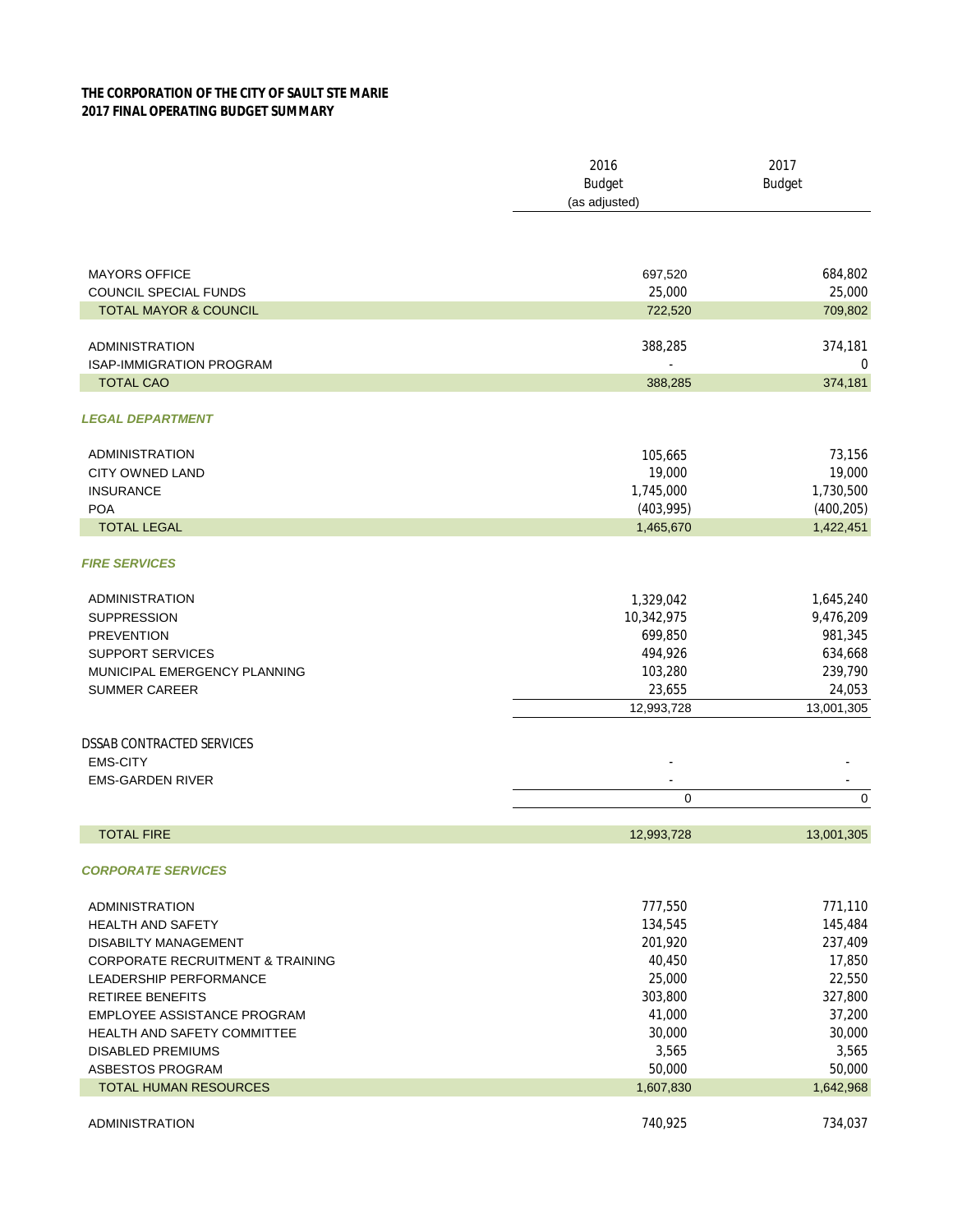|                                      | 2016          | 2017       |
|--------------------------------------|---------------|------------|
|                                      | <b>Budget</b> | Budget     |
|                                      | (as adjusted) |            |
| <b>OFFICE SERVICES</b>               | 219,335       | 187,718    |
| <b>QUALITY MANAGEMENT</b>            | 28,250        | 23,250     |
| <b>ELECTION EXPENSE</b>              | 108,550       | 60,000     |
| <b>COUNCIL MEETINGS</b>              | 10,000        | 8,350      |
| <b>CULTURAL GRANT - WALK OF FAME</b> | 2,000         | 2,000      |
| <b>RECEPTIONS</b>                    | 25,650        | 25,650     |
| <b>TOTAL CLERKS</b>                  | 1,134,710     | 1,041,005  |
|                                      |               |            |
| <b>ACCOUNTING</b>                    | 1,033,285     | 1,073,293  |
| <b>TAX</b>                           | 350,450       | 355,772    |
| <b>INFORMATION TECHNOLOGY</b>        | 1,875,185     | 2,158,058  |
| <b>PURCHASING</b>                    | 342,925       | 344,972    |
| <b>ADMINISTRATION</b>                | 803,210       | 708,879    |
| FINANCIAL EXPENSE - BANKING          | 65,000        | 65,000     |
| <b>FINANCIAL FEES</b>                | 68,000        | 86,500     |
| FINANCIAL EXPENSE - PROPERTY TAX     | 2,371,500     | 2,618,345  |
| <b>TOTAL FINANCE</b>                 | 6,909,555     | 7,410,819  |
|                                      |               |            |
| <b>TOTAL CORPORATE SERVICES</b>      | 9,652,095     | 10,094,792 |

## *PUBLIC WORKS AND ENGINEERING*

| <b>ENGINEERING DESIGN</b>                 | 1,838,420  | 1,715,759  |
|-------------------------------------------|------------|------------|
| ENVIRONMENTAL INITATIVE                   | 182,500    | 193,395    |
| <b>ADMINISTRATION</b>                     | 360,730    | 312,631    |
| <b>BUILDING SERVICES</b>                  | 1,395,920  | 1,424,202  |
| <b>HYDRANTS</b>                           | 998.000    | 975,000    |
| <b>STREET LIGHTING</b>                    | 2,900,000  | 1,885,780  |
| SEWAGE DISPOSAL SYSTEM                    | 4,965,345  | 5,292,450  |
| MISCELLANEOUS CONSTRUCTION                | 1,300,000  | 480,000    |
| <b>TOTAL ENGINEERING</b>                  | 13,940,915 | 12,279,217 |
|                                           |            |            |
| WORKS: ADMIN/SUPVERVISION/OVERHEAD        | 3,018,560  | 3,033,219  |
| <b>ROADWAYS</b>                           | 2,922,150  | 3,251,783  |
| SIDEWALKS (INCLUDING WINTER CONTROL)      | 848,677    | 936,479    |
| WINTER CONTROL ROADWAYS                   | 5,813,953  | 6,327,358  |
| <b>SANITARY SEWERS</b>                    | 1,837,630  | 1,923,312  |
| <b>STORM SEWERS</b>                       | 536,563    | 563,910    |
| <b>TRAFFIC &amp; COMMUNICIATIONS</b>      | 1,739,820  | 1,703,338  |
| <b>CARPENTRY</b>                          | 689,910    | 602,519    |
| <b>ADMINISTRATION</b>                     | 1,706,340  | 1,725,323  |
| <b>BUILDINGS &amp; EQUIPMENT</b>          | 1,982,858  | 1,977,186  |
| <b>PARKS OPERATIONS</b>                   | 3,019,440  | 3,142,158  |
| <b>WASTE MANAGEMENT</b>                   | 2,369,951  | 2,053,726  |
| <b>TOTAL PUBLIC WORKS</b>                 | 26,485,852 | 27,240,311 |
|                                           |            |            |
| <b>TOTAL PUBLIC WORKS AND ENGINEERING</b> | 40,426,767 | 39,519,528 |
|                                           |            |            |
|                                           |            |            |

## *COMMUNITY AND ENTERPRISE SERVICES*

| SPORTS ADMINISTRATION               | 14.265  | 14,398  |
|-------------------------------------|---------|---------|
| RECREATION & CULTURE ADMINISTRATION | 416,100 | 393.054 |
| CANADA DAY                          | 10,000  | 10,000  |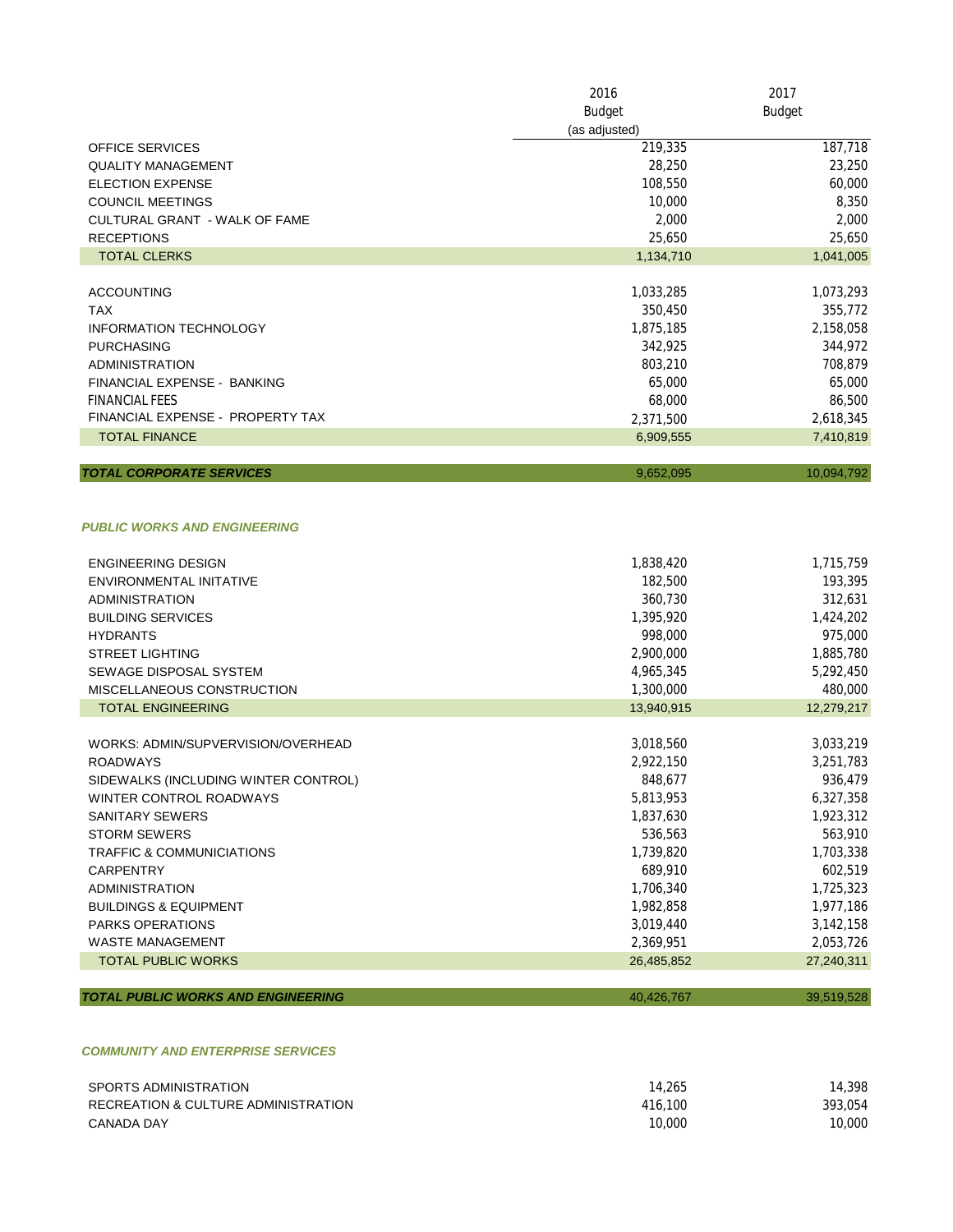|                                           | 2016<br><b>Budget</b> | 2017<br><b>Budget</b> |
|-------------------------------------------|-----------------------|-----------------------|
|                                           |                       |                       |
|                                           | (as adjusted)         |                       |
| <b>MAYORS YOUTH ADVISORY</b>              | 27,500                | 27,500                |
| MISCELLANEOUS PROGRAMS                    | 20,975                | 20,981                |
| <b>PARKS &amp; REC ADVISORY COMMITTEE</b> | 2,465                 | 2,465                 |
| <b>SPORT FISHING</b>                      | 1,000                 | 0                     |
| ROBERTA BONDAR PARK                       | 155,026               | 159,258               |
| <b>BELLEVUE PARK MARINA</b>               | (14,580)              | (14,093)              |
| <b>BONDAR MARINA</b>                      | 38,870                | 40,912                |
| <b>LOCKS OPERATIONS</b>                   | 37,595                | 40,244                |
| SENIORS DROP IN CENTRE                    | 302,240               | 288,952               |
| <b>STEELTON SENIORS CENTRE</b>            | 166,510               | 158,429               |
| HISTORIC SITES BOARD - OLD STONE HOUSE    | 299,290               | 299,897               |
|                                           |                       |                       |
| JOHN RHODES COMMUNITY CENTRE              | 1,325,415             | 1,422,055             |
| <b>FACILITIY ADMINISTRATION</b>           | 1,027,640             | 926,715               |
| <b>FACILITIES-SUMMER STUDENTS</b>         | 39,155                | 31,848                |
| <b>GRECO POOL</b>                         | 45,260                | 45,555                |
| <b>MANZO POOL</b>                         | 21,170                | 21,260                |
| <b>MCMEEKEN CENTRE</b>                    | 140,065               | 140,712               |
| <b>ESSAR CENTRE</b>                       | 592,080               | 589,008               |
| NORTHERN COMMUNITY CENTRE                 | (70, 820)             | (69, 716)             |
| MISCELLANEOUS CONCESSIONS                 |                       | 27                    |
| <b>ACCESSIBILITY</b>                      | 223,360               | 223,794               |
|                                           |                       |                       |
| DAY CARE CENTRES                          | 361,675               | 403,101               |
| <b>CSD CENTRAL ADMINISTRATION</b>         | 436,480               | 334,440               |
| TOTAL COMMUNITY SERVICES DEPARTMENT       | 5,618,736             | 5,510,796             |
|                                           |                       |                       |
| <b>PLANNING</b>                           | 611,035               | 633,033               |
| <b>BUILDING DIVISION</b>                  | 129,309               | 135,881               |
| <b>TRANSIT</b>                            | 6,124,595             | 5,941,299             |
| <b>CEMETERY OPERATIONS</b>                |                       | 123,902               |
| <b>PARKING</b>                            | 200,420               | 108,769               |
| OTHER COMMUNITY & ENTERPRISE              | 7,065,359             | 6,942,884             |
|                                           |                       |                       |
| <b>COMMUNITY AND ENTERPRISE SERVICES</b>  | 12,684,095            | 12,453,680            |
| <b>EMERGENCY FUND</b>                     | 5,000                 | 0                     |
| <b>HEALTHY KIDS CHALLENGE</b>             | 50,000                | 50,000                |
| HOMELESSNESS PARTNERING                   | (14,000)              | $\boldsymbol{0}$      |
| HOMELESSNESS INFORMATION                  | (4,000)               | $\mathbf 0$           |
|                                           |                       |                       |
| <b>TOTAL SOCIAL SERVICES</b>              | 37,000                | 50,000                |
| PUBLIC HEALTH OPERATIONS                  | 2,405,045             | 2,453,145             |
| <b>DSSAB LEVY</b>                         | 16,724,698            | 17,632,940            |
| <b>CONSERVATION AUTHORITY</b>             | 475,065               | 481,563               |
| <b>TOTAL LEVY BOARDS</b>                  | 19,604,808            | 20,567,648            |
| POLICE SERVICES BOARD                     | 23,852,153            | 24,276,502            |
| LIBRARY BOARD                             | 2,891,035             | 2,836,011             |
| ART GALLERY OF ALGOMA                     | 180,785               | 280,785               |
|                                           |                       |                       |
| <b>SSM MUSEUM</b>                         | 177,540               | 181,091               |
| <b>BUSH PLANE MUSEUM</b>                  | 110,000               | 110,000               |
| <b>CULTURAL RECOGNITION</b>               | 1,500                 | 1,500                 |
| <b>SAFE COMMUNITIES</b>                   | 40,000                | 40,000                |
| <b>CRIME STOPPERS</b>                     | 25,000                | 25,000                |